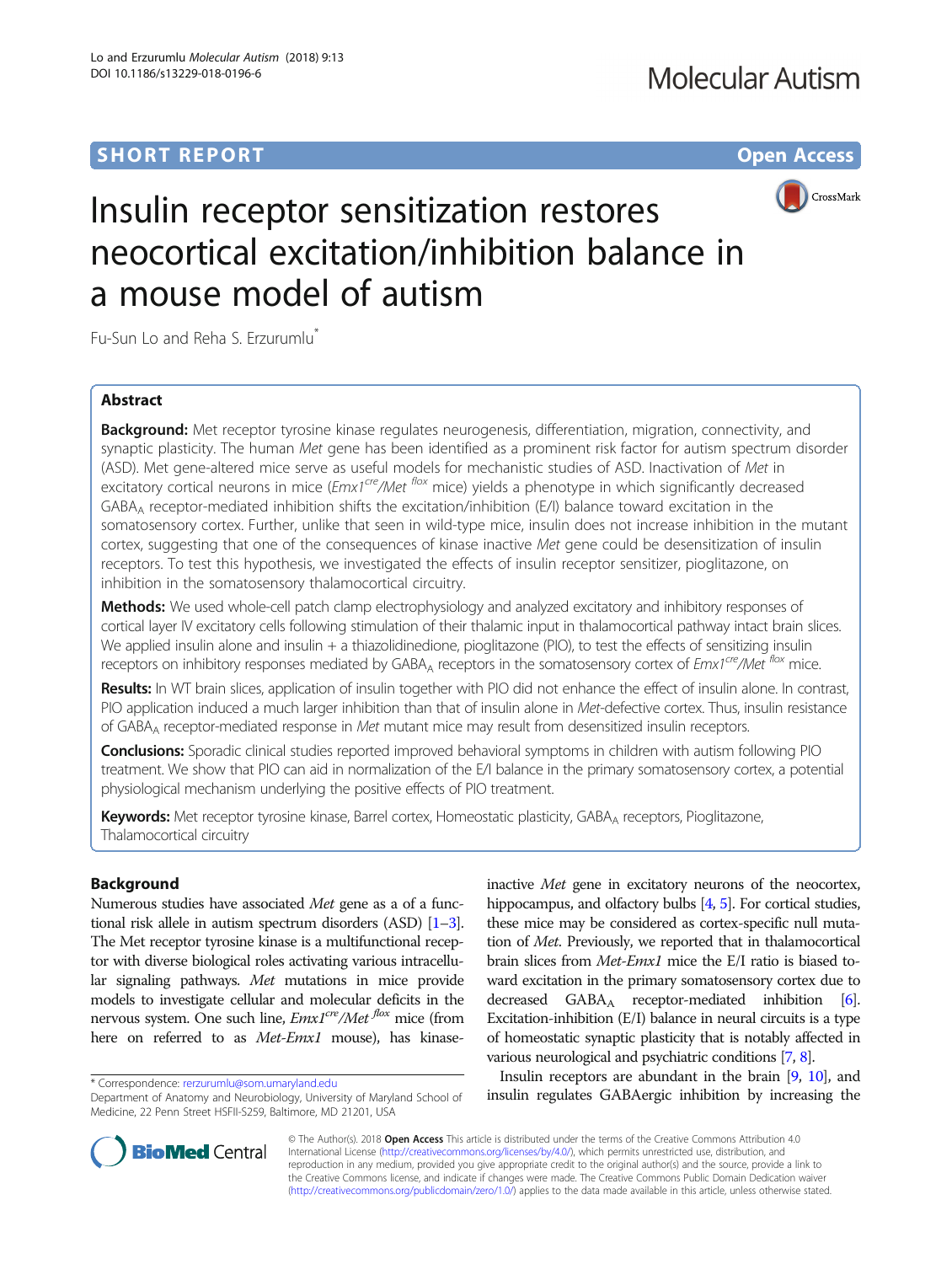density of  $GABA_A$  receptors, consequently augmenting in-hibitory postsynaptic currents [\[11,](#page-7-0) [12\]](#page-7-0). In our study, we found that in wild-type (WT, C57BL/6) brain slices insulin enhances  $GABA_A$  receptor-mediated response. In contrast, insulin treatment had no effect on slices from  $Emx1^{cre}/Met$  $f$ lox mice [\[6](#page-7-0)]. To determine whether sensitizing insulin receptors can enhance GABA<sub>A</sub> receptor-mediated response, we tested pioglitazone (PIO) treatment. PIO is a widely used thiazolidinedione that acts as an insulin-sensitizer through activation of the peroxisome proliferator-activated receptor-γ [[13](#page-7-0)]. There are two members of the class thiazolidinediones that have been used as insulin sensitizers in treatment of type 2 diabetes: pioglitazone (Actos) and rosiglitazone (Avandia). We have chosen to use PIO because it is the most widely used and rosiglitazone has yielded lessdesirable effects. Furthermore, few clinical studies have reported improved symptoms in neurodevelopmental and neurogeriatric conditions following PIO treatment [[14](#page-7-0)–[20](#page-7-0)]. In the future, testing different members of this drug family under in vivo conditions could yield important insights. In WT thalamocortical slices, application of insulin plus PIO did not enhance the effect of insulin alone. However, this treatment induced a much larger inhibition than that of insulin alone in *Met-Emx1* mice. This finding indicates that the insulin resistance of  $GABA_A$  receptor-mediated response in Met-Emx1 mice mainly results from desensitized insulin receptors.

# **Methods**

# Animals

The brain slices were derived from Met-Emx1 mice of both sexes ( $n = 5$ ). We obtained these mice through crossings of the floxed Met mouse (Met-fx) with the cerebral cortical and hippocampal specific Emx1-cre mouse. Our original sources and further details of the mouse lines are detailed in a previous paper [\[6\]](#page-7-0), currently both lines are commercially available (Met-fx stock #016974, Emx1-Cre, stock #005628, Jackson Laboratory, Bar Harbor, ME). Control brain slices were from mice with Met-fx or Emx1-cre alleles alone or C57BL/6 (the background of the mutant line) mice  $(n = 5)$ . There were no differences between the three types of control slices. For mouse use, we followed the National Institute of Health Guide for the Care and Use of Laboratory Animals (ISBN:13:978-0-309-15400-0, revised in 2011) and the UMB SOM Animal Use and Care Committee approved our protocol.

# Brain slice preparation

Two- to 4-week-old mice were euthanized and their brains removed into cold sucrose supplemented with artificial cerebrospinal fluid (ACSF, in mM:  $NaHCO<sub>3</sub> 25$ , glucose 11, sucrose 234, KCl 2.5, NaHPO<sub>4</sub> 1.25, MgSO<sub>4</sub> 10). Next, we cut 350-μm-thick thalamocortical pathway intact brain slices using a vibratome (Campden 7000msz), at an angle

of 50–55° from the mid-sagittal plane and 10° from the coronal plane [[21](#page-7-0), [22](#page-7-0)]. In such slices, the connections from the ventrobasal nucleus of the thalamus (VB) to the primary somatosensory, specifically the whisker representation zone, the barrel cortex, remain intact. We kept the slices in normal ACSF (in mM: NaCl 126, KCl 3.0,  $NaH<sub>2</sub>PO<sub>4</sub>$  1.25,  $MgSO<sub>4</sub>$  1.0,  $NaHCO<sub>3</sub>$  26, glucose 10, CaCl<sub>2</sub> 2, L-ascorbic acid 1.3,  $pH = 7.4$ ) for at least 1 h, at room temperature. We placed the slice containing the thalamocortical pathway in a submerged-type recording chamber (27 L, Warner Ins.), and continuously perfused (> 2 mL/min) with normal ACSF at room temperature. Under these conditions, intra-cortical circuits are inactivated, and the excitatory thalamocortical synapses on layer IV neurons can be isolated [\[23\]](#page-7-0).

## Thalamocortical slice electrophysiology

We prepared borosilicate glass (WPI, K150F-4) whole-cellpatch micropipettes by pulling them in three stages with a P-87 horizontal puller (Sutter Instrument Co.). We backfilled the electrodes with a Cs-based intracellular solution  $(in mM: CsMeSO<sub>3</sub>, 115; NaCl, 10; KCl, 1, MgCl<sub>2</sub>, 4; CaCl<sub>2</sub>)$ 1; EGTA, 11; HEPES, 20; Na<sub>2</sub>-ATP, 3; Na<sub>2</sub>-GTP, 0.5, pH = 7.25, > 290 mOsm). The electrodes had a tip resistance of 5–9 MΩ. Spiny stellate and star pyramid cells are the excitatory neurons of layer IV barrel cortex. We patched these neurons to form whole-cell configuration. We passed depolarizing current pulses through the patch pipette in current clamp mode to identify the cells by their firing patterns [[24](#page-7-0)–[26](#page-7-0)]. For stimulation of the thalamocortical afferents, we used a concentric electrode (FHC, CBFP J50) either inserted in the VB, which can be visualized in slices or in the internal capsule (IC). We passed 0.33 Hz electrical pulses for 0.3 ms duration, 0.33 Hz to evoke postsynaptic responses in both current- and voltage-clamp modes. We acquired the by Axopatch 200B amplifier and an Instru-TECH ITC-16 interface unit and stored on a Dell DM061 computer with PULSE (HEKA) software program.

# Isolation of GABA<sub>A</sub> receptor- and AMPA receptormediated postsynaptic currents

At − 60 mV holding potential, stimulation of the VB elicits an early inward current (excitatory postsynaptic current, EPSC) followed by an outward current (inhibitory postsynaptic current, IPSC). As we move the holding potential toward more negative values, the outward current becomes smaller, and when this current disappears around − 70 mV holding potential, we define this as the  $GABA_A$  receptor reversal potential. In the absence of any NMDA receptor blockade, the remaining inward current is pure AMPA receptor-mediated EPSC. This inward current can be blocked by 10 μM NBQX, but not by 50 μM picrotoxin (PTX). Changing the holding potential toward more positive values decreased the amplitude of the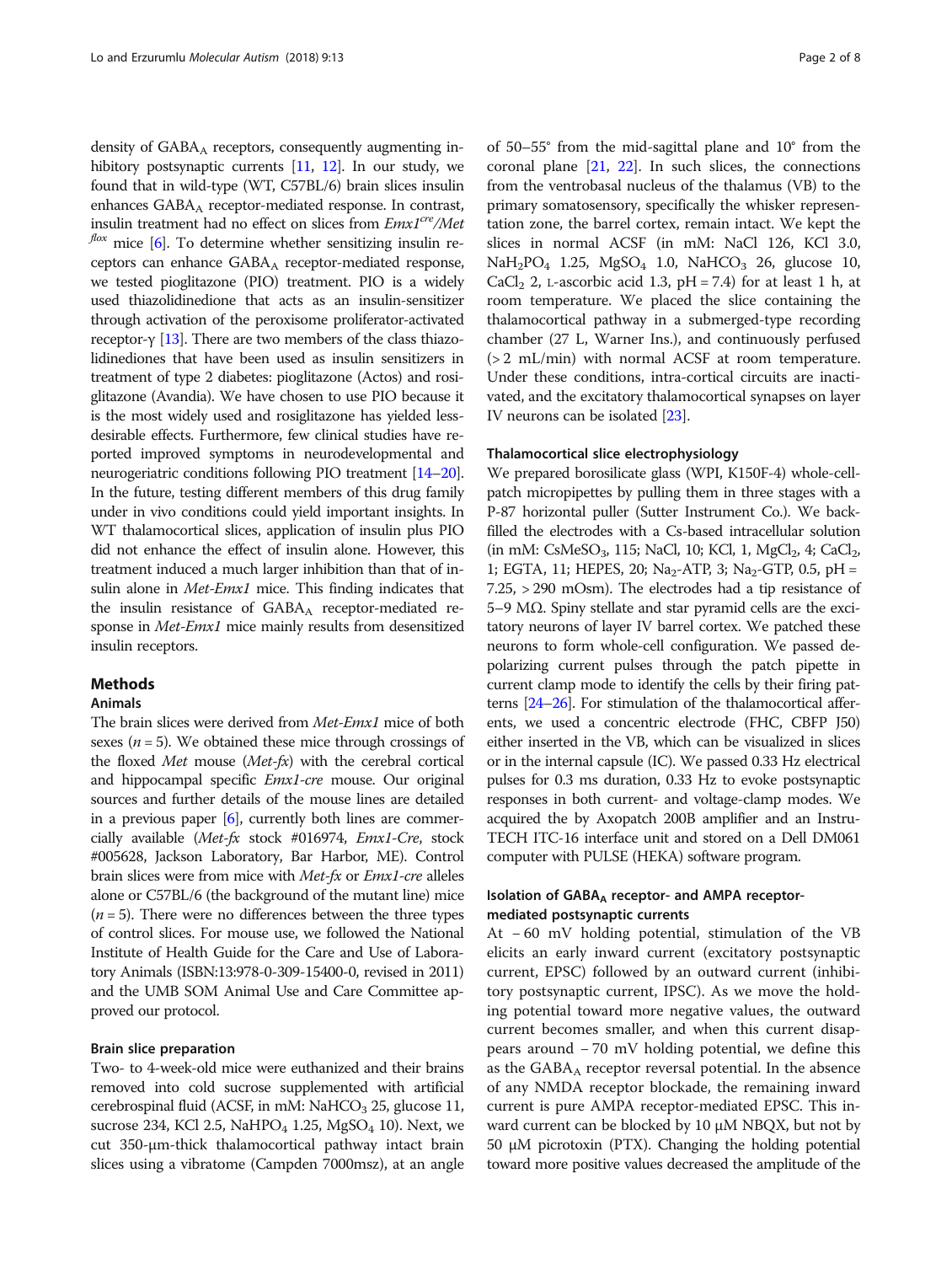<span id="page-2-0"></span>inward current and it disappeared around 0 mV holding potential, which we defined as the reversal potential for glutamate receptors. The resulting outward current could be completely blocked by 50 μM PTX but not by 100 μM DL-APV; thus, it is the isolated  $GABA_A$  receptor-mediated IPSC. We calculated the ratio of AMPA/GABA (E/I) for each neuron by averaging 10 traces of EPSCs and IPSCs induced by maximal stimulation.

## GABAA receptor-mediated spontaneous IPSCs (sIPSCs)

We recorded spontaneous IPSCs at 0 mV. We measured the averaged amplitude of sIPSCs using MiniAnalysis Software.

# Chemicals

Insulin (500 nM), pioglitazone (PIO, 10 μM), an insulin receptor sensitizer, NBQX (10 μM), an AMPA receptor antagonist, DL-APV (100 μM), a NMDA receptor antagonist, and PTX (50  $\mu$ M), a GABA<sub>A</sub> receptor antagonist were applied as needed. All

chemicals are purchased from Sigma-Aldrich Co. (St. Louis, MO).

## Data analysis

We used Student's  $t$  test to determine significance. All data are expressed by mean  $\pm$  s.e.m. (standard error of the mean). Box and whisker plots were generated in R studio version 1.1.419.

# Results

# Functional insulin receptors in the barrel cortex of WT mice

Previously, we investigated the thalamocortical synaptic transmission in the barrel cortex of various lines of transgenic and WT mice  $[6, 27, 28]$  $[6, 27, 28]$  $[6, 27, 28]$  $[6, 27, 28]$  $[6, 27, 28]$  $[6, 27, 28]$ . In complete agreement with those studies, layer IV excitatory neurons show adapting discharges (regular spikes, RS) upon membrane depolarization (Fig. 1a–c). Stimulation of VB induces an excitatory postsynaptic potential-inhibitory postsynaptic potential (EPSP-IPSP) sequence. At membrane potential of − 60 mV, the IPSP just curtails the



Fig. 1 Insulin and pioglitazone treatment effects on the E/I ratio in WT brain slices. a-c Membrane depolarization characteristically leads to regular spiking of layer IV excitatory neurons. This characteristic is evident in control (WT) slices, and after application of insulin (WT I), or insulin + pioglitazone (WT I + P).  $d$ EPSP-IPSP sequence following VB stimulation. At − 60 mV, the IPSP does not hyperpolarize below − 60 mV (upper trace). The IPSP polarity reverses at −80 mV, around GABA<sub>A</sub> receptor reversal potential (lower trace). **e** 500 nM insulin application results in an increase of IPSP that hyperpolarized below base line at −60 mV (upper trace). The IPSP is mediated by GABA<sub>A</sub> receptor, because it reverses at −80 mV (lower trace). **f** Addition of pioglitazone to insulin application does not lead to any notable change. g-i Representative records of GABA<sub>A</sub> receptor- and AMPA receptor-mediated currents under control, insulin, and insulin + pioglitazone application conditions. HP holding potential. j The averaged AMPA/GABA (E/I) ratios under the three conditions. Note that insulin application significantly reduces the E/I ratio; addition of pioglitazone does not change insulin effects alone.  $\bf{k}$  Box and whisker plots showing the population distribution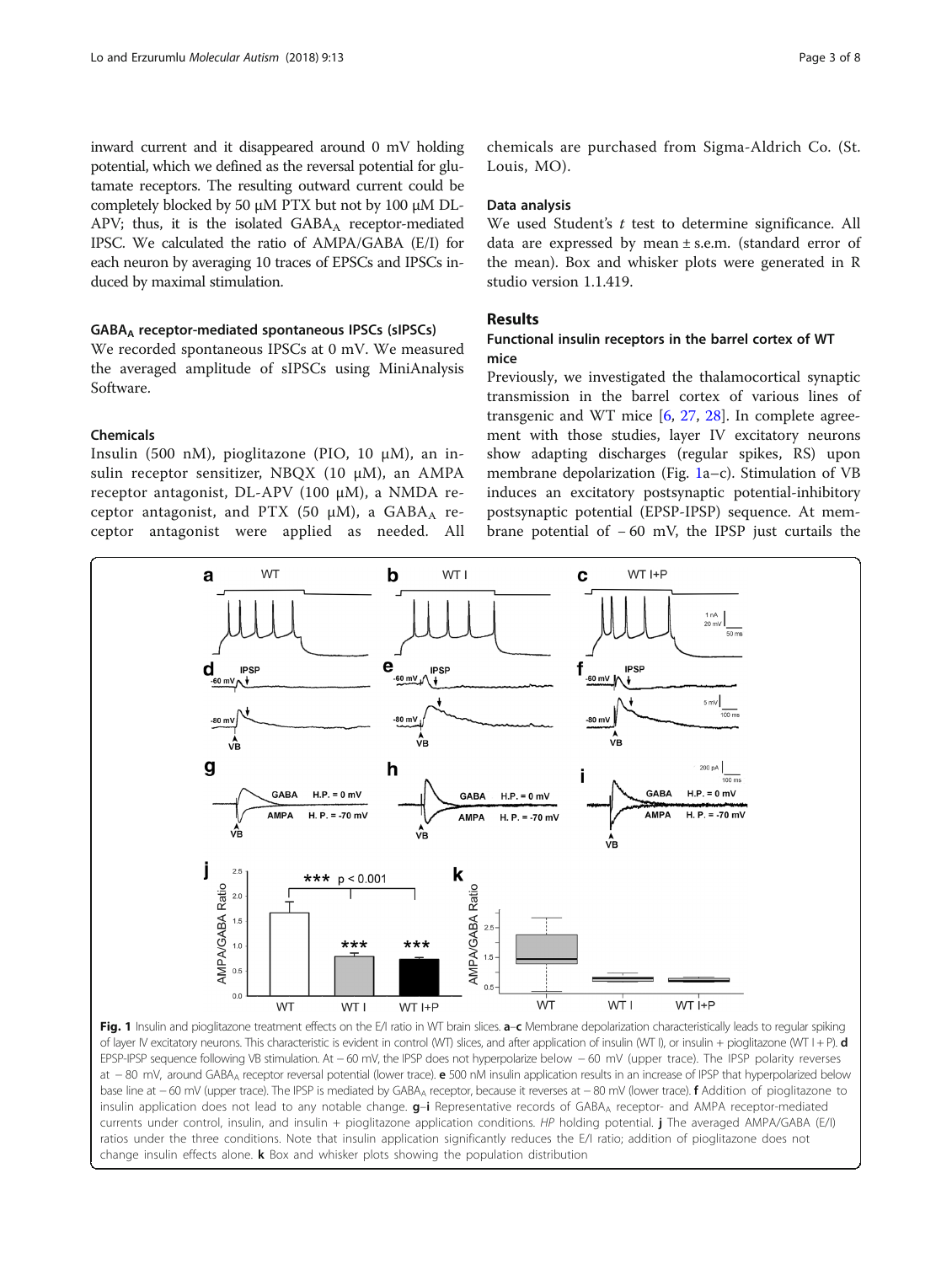<span id="page-3-0"></span>EPSP but does not hyperpolarize below − 60 mV (Fig. [1](#page-2-0)d, upper trace). The IPSP is reversed in polarity at − 80 mV, suggesting that it is mediated by  $GABA_A$  receptor with a reversal potential around − 70 mV (Fig. [1](#page-2-0)d, lower trace).

In WT thalamocortical slices, application of 500 nM insulin resulted in an increase of IPSP that hyperpolarized below base line at − 60 mV (Fig. [1e](#page-2-0), WT I, upper trace). The IPSP was also mediated by  $GABA_A$  receptor, because it reversed at − 80 mV (Fig. [1](#page-2-0)e, lower trace). In order to quantify the changes in E/I ratio, we voltageclamped each cell to the reversal potential of  $GABA_A$ receptors (around − 70 mV) and AMPA receptors (around 0 mV) so that we could record  $GABA_A$  receptor- and AMPA receptor-mediated currents (1; 25). Figure [1g](#page-2-0), h are representative records. The averaged AMPA/GABA (E/I) ratio for control WT mice was  $1.67 \pm 0.22$  (*n* = 11, Fig. 1*j*, k), while insulin significantly  $(p < 0.001)$  reduced the ratio to  $0.79 \pm 0.07$   $(n = 7, 1)$ Fig. [1](#page-2-0)j, k). To test whether the effect of insulin can be

further enhanced by insulin receptor sensitizer PIO, we applied both 500 nM insulin and 10  $\mu$ M PIO (I+P) to the in vitro preparation. The results were largely similar to those obtained with insulin application alone (Fig. [1c](#page-2-0), f, i, j, k). The averaged AMPA/GABA ratio was  $0.74 \pm 1$ 0.03 ( $n = 6$ , Fig. 1, k), which is about the same as insulin alone  $(p > 0.53)$ . Thus, PIO did not increase the effect of insulin on  $GABA_A$  receptor-mediated response in WT slices, suggesting that insulin receptors are saturated by 500 nM insulin.

To investigate the mechanism underlying insulininduced increased inhibition, we recorded  $GABA_A$ receptor-mediated spontaneous IPSCs (sIPSCs) as shown in Fig. 2a–c. The cumulative fraction curves of the amplitude of sIPSCs (Fig. 2d) show that the amplitude distribution for WT I (medium thickness line) and WT  $I + P$ (thick line) is shifted to the right (larger amplitude) than that of no insulin controls (WT, thin line). This indicated that insulin (I) and insulin + PIO  $(I + P)$  increased the amplitude of sIPSCs. The difference between WT I



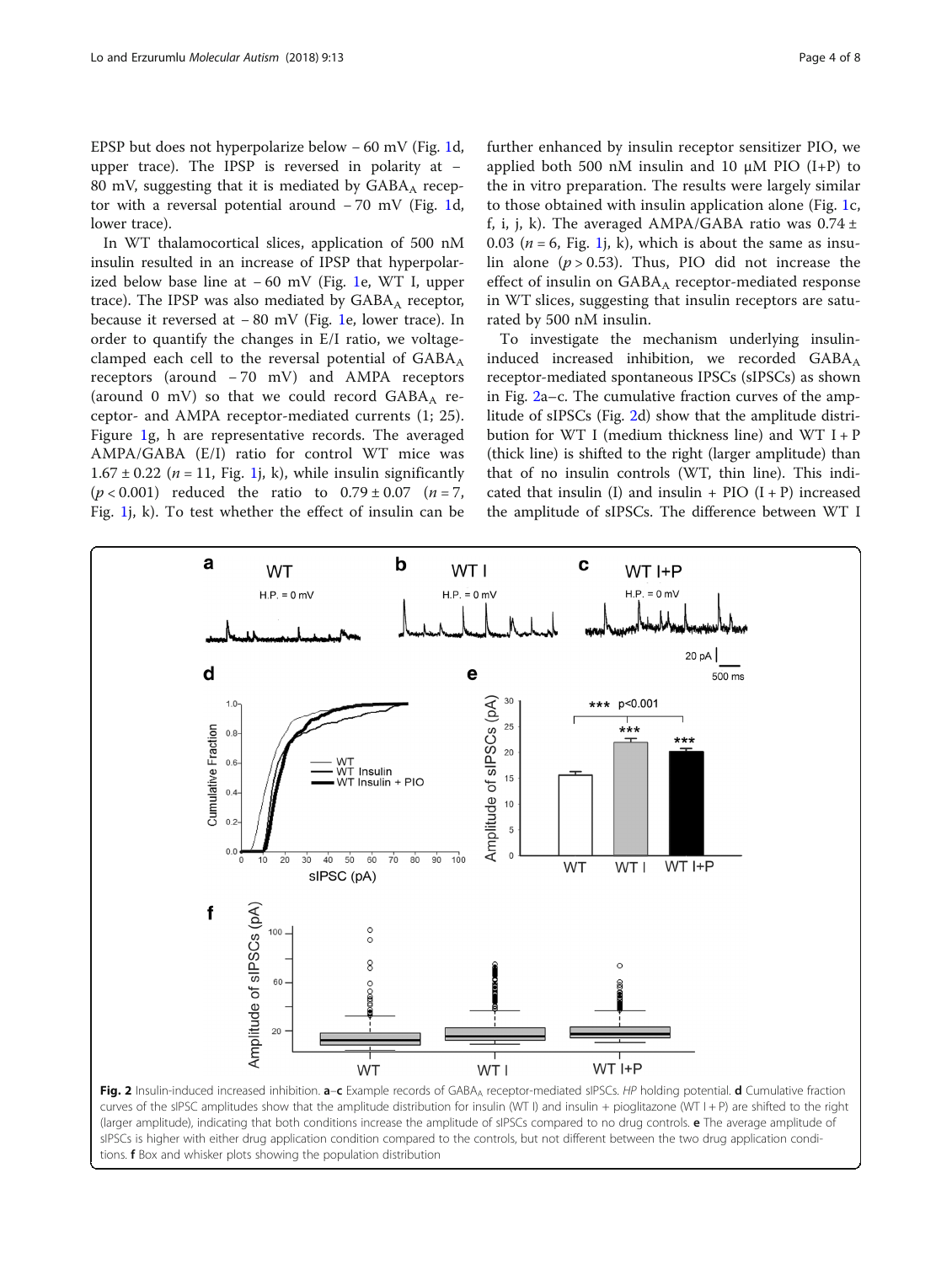and WT  $I + P$  curves resulted from the difference in amplitude distribution. WT  $I + P$  group had less (12%) larger ( $>$  30 pA) sIPSCs and WT I group had (19%) larger sIPSCs. However, the averaged amplitude of sIPSCs for WT I and WT I + P (Fig. [2e](#page-3-0), f) showed no significant difference ( $p > 0.08$ ), because the averaged amplitude of sIPSCs of WT I was  $22.00 \pm 0.76$  ( $n = 434$ ) pA, while that for WT I + P was  $20.22 \pm 0.56$  (*n* = 319). Both of them were significantly ( $p > 0.001$ ) larger than the WT group  $(15.64 \pm 0.68 \text{ pA}, n = 320).$ 

# Insulin receptors are desensitized in the barrel cortex of Met-Emx1 mice

Layer IV of barrel cortex excitatory neurons of Met-EMx1 mice also show regular spiking upon membrane depolarization (Fig. 3a–c). Stimulation of VB induced mainly an EPSP without a clear cut IPSP in Me-Emx1 mice (Fig. 3d). Isolated AMPA receptor- and  $GABA_A$ receptor-mediated currents revealed a relatively smaller IPSC (Fig. 3g). The averaged AMPA/GABA ratio for *Met-Emx1* mice was  $3.53 \pm 0.43$  ( $n = 8$ , Fig. 3j, k), which is significantly  $(p < 0.001)$  larger than that of the WT

mice  $(1.67 \pm 0.22)$ . In contrast to the WT slices, application of insulin ( $Met-Emx1$  I) did not change the magnitude of  $GABA_A$  receptor-mediated response (Fig. 3e, h, j, k). The averaged AMPA/GABA ratio was  $3.53 \pm 0.42$  $(n = 5)$  that was just the same as without insulin  $(p > 1)$ 0.99). The failure of insulin effect on inhibition may result from desensitized insulin receptors; thus, we applied PIO together with insulin (*Met*  $I + P$ ). Representative records (Fig. 3f, i) demonstrated that addition of PIO increased  $GABA_A$  receptor-mediated inhibition so that the averaged AMPA/GABA ratio was  $0.69 \pm 0.08$  ( $n = 5$ ), which is significantly ( $p < 0.001$ ) smaller than previous groups (Fig.  $3i$ , k).

We also recorded GABA<sub>A</sub> receptor-mediated sIPSCs in Met-Emx1 mice. Representative records (Fig. [4a](#page-5-0)–c) showed that the amplitudes of sIPSCs increased only during application of insulin plus PIO (Fig. [4](#page-5-0)c). The cumulative fraction curves for Met-Emx1 and Met-Emx1 I were about the same (Fig. [4d](#page-5-0), thin and medium lines). However, the curve for  $Met-Emx1$  I + P was shifted to the right, the larger amplitude area (Fig. [4d](#page-5-0), thick line). The averaged amplitude of sIPSCs for Met-Emx1 mice



control (Met-EMx1) slices, and after application of insulin (Met-EMx1 I), or insulin + pioglitazone (Met-EMx1 I + P).  $d$ ,  $g$  In mutant brain slices, stimulation of VB induced mainly an EPSP without a clear cut IPSP. Isolated AMPA receptor- and GABAA receptor-mediated currents reveal small IPSC. e, h Application of insulin (Met-EMx1 I) did not change the magnitude of GABA<sub>A</sub> receptor-mediated response. f, i Addition of pioglitazone to insulin application dramatically increased GABA<sub>A</sub> receptor-mediated inhibition. **j** The averaged AMPA/GABA (E/I) ratio is similar between no drug treatment and insulin alone treatment conditions, but application of pioglitazone along with insulin dramatically changed this ratio. k Box and whisker plots showing the population distribution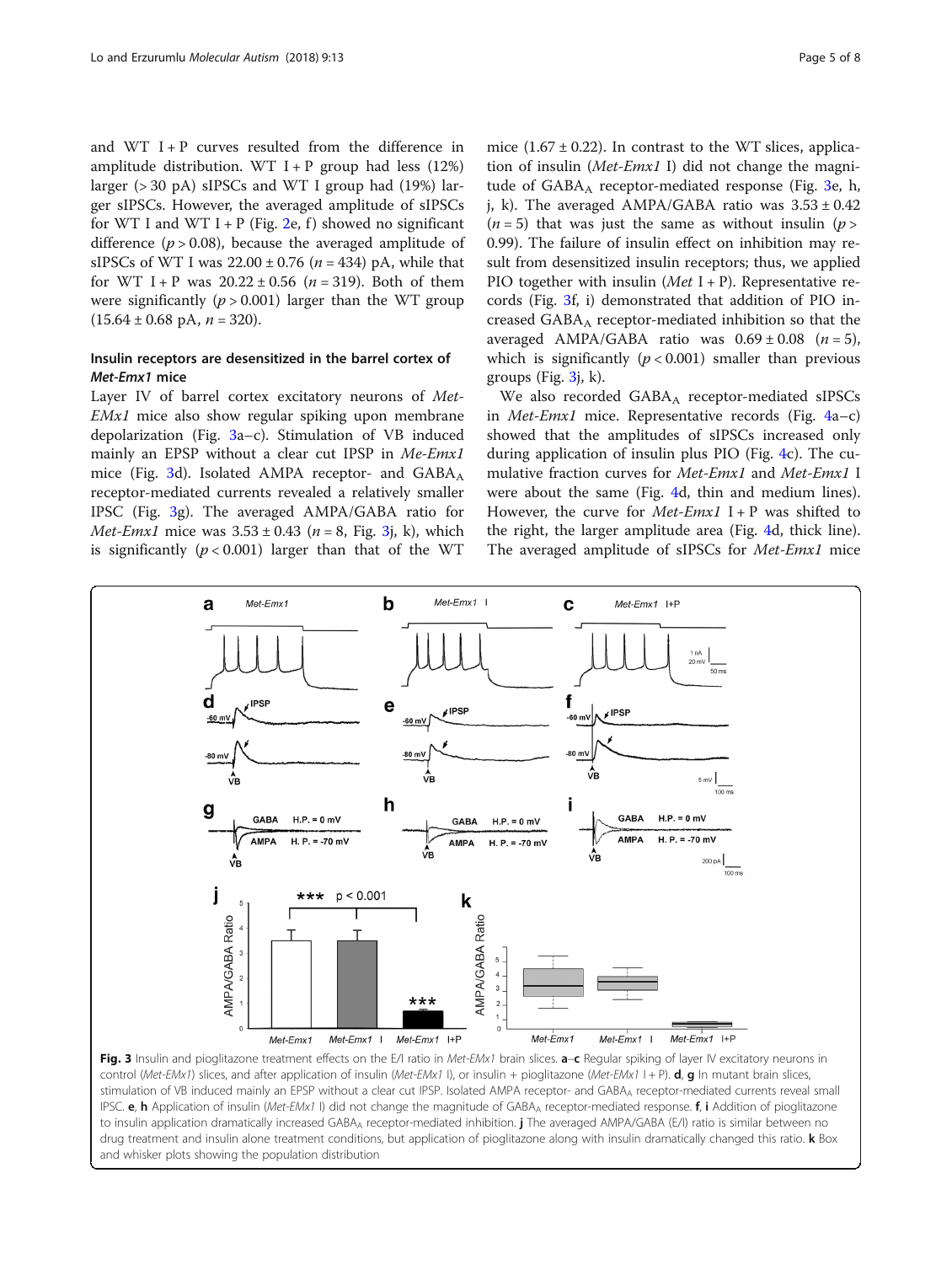<span id="page-5-0"></span>

was  $10.10 \pm 0.37$  pA (*n* = 295, Fig. 4e, f) that was significantly ( $p < 0.001$ ) smaller than that of WT mice (15.64 ± 0.68 pA). However, application of insulin (Met I) did not change  $(p > 0.97)$  the averaged amplitude of sIPSCs  $(10.11 \pm 0.17 \text{ pA}, n = 470, \text{ Fig. 4e, f}),$  suggesting insulin resistance of  $GABA_A$  receptor-mediated response. Additional PIO together with insulin remarkably  $(p < 0.001)$ increased the amplitude of sIPSCs to  $17.44 \pm 0.55$  pA (*n*) = 235, Fig. 4e, f) that was still smaller  $(p < 0.001)$  than WT I + P  $(20.22 \pm 0.56 \text{ pA})$ . These suggest that insulin receptors are desensitized in Met-Emx1 mice. The density of insulin receptors in Met-Emx1 mice may be lower than that in WT mice.

# **Discussion**

E/I balance in neural circuits is an essential component of homeostatic synaptic plasticity, which is thought to restrain cortical network activity to operate at optimal levels by weakening synaptic efficacy after heightened activity and increasing it after low levels of activation [[29\]](#page-7-0). A disturbed E/I balance, particularly in neocortical circuits, has been proposed and observed in ASD individuals and in animal models [[7,](#page-7-0) [30](#page-7-0), [31](#page-7-0)].

In neurodevelopmental disorders, failure in neuronal differentiation [\[32\]](#page-7-0), defects in neurotransmitter release, and their postsynaptic receptors [\[33](#page-7-0)–[35\]](#page-7-0) have been linked to altered E/I balance. In neocortical circuits, interactions between Gamma-aminobutyric acidergic (GABAergic) interneurons and glutamatergic pyramidal neurons that form the corticocortical, callosal, and subcortical connections have been targeted by numerous studies seeking to unveil the circuit defects in disorders with cognitive symptoms. GABAergic neurons are a small population of neocortical residents, but they control inhibition of the most populous excitatory cortical neurons. Defects in differentiation of GABAergic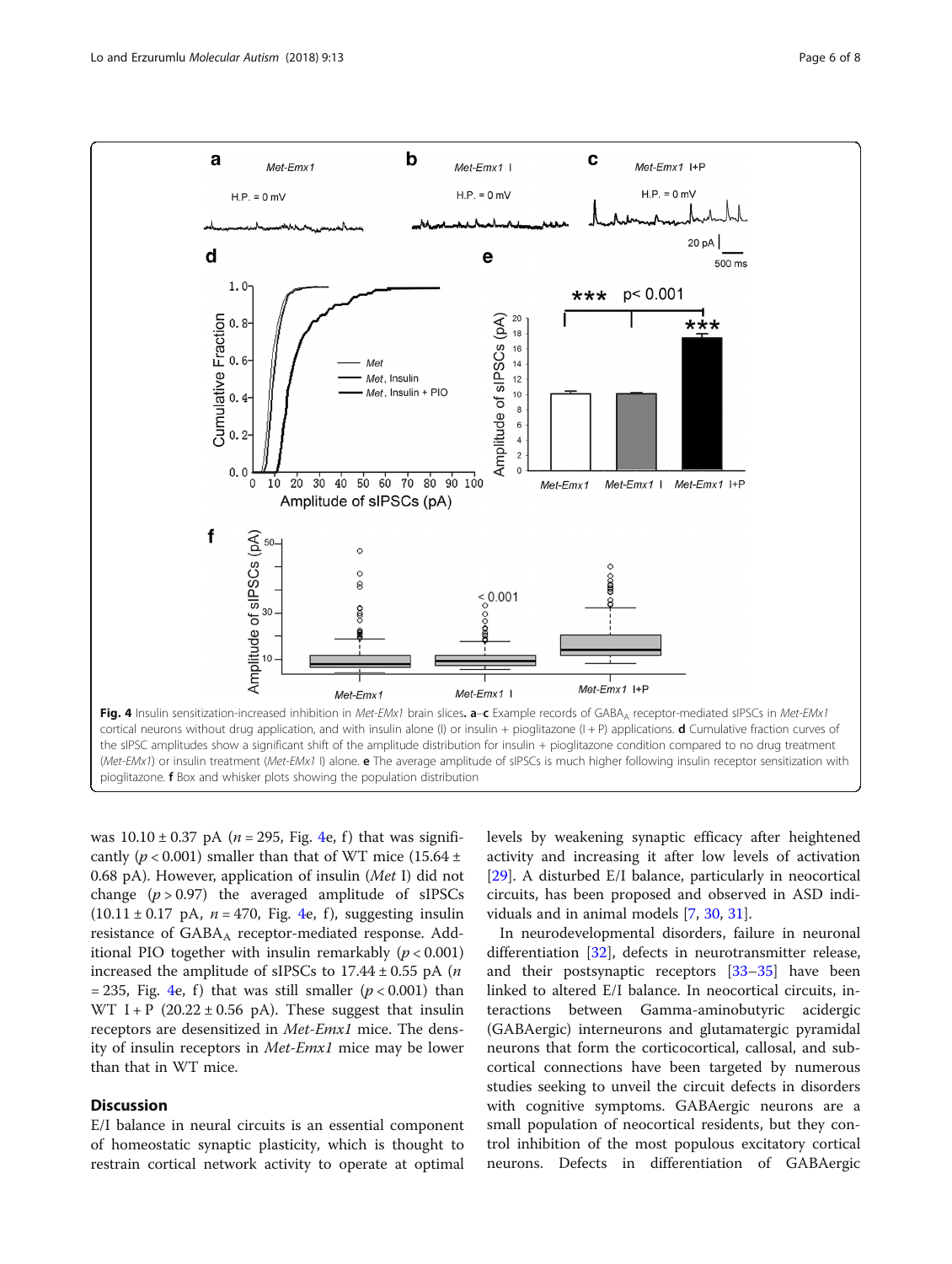interneurons, GABAergic synaptic transmission, and postsynaptic receptors have been the usual suspects in altered excitability and homeostatic plasticity of neural circuits.

Met receptor tyrosine kinase is a cell surface receptor activated by hepatocyte growth factor (HGF). For obvious reasons, Met and HGF signaling have been extensively studied in the liver. Met is structurally related to the insulin receptor tyrosine kinase and Met signaling is essential in regulation of insulin response by hepatocytes [[36\]](#page-7-0). In fact, a potential therapeutic role for HGF treatment for insulin resistance in type 2 diabetes has been suggested [[36](#page-7-0)]. A more recent study on cell cocultures and in knockout mice brings conclusive evidence for Met regulation of insulin sensitivity [\[37\]](#page-7-0). While both Met and HGF are expressed in a spatiotemporal specificity in the brain (reviewed in  $[1]$  $[1]$ ), there are no studies examining any link between Met signaling and insulin sensitivity in neocortical excitatory neurons and how lack of it might affect GABAergic synaptic transmission.

In the primary somatosensory cortex of mice, with inactive autism-associated Met receptor tyrosine kinase, we found that increased excitation is due to decreased postsynaptic inhibition mediated via the  $GABA_A$  receptors [[6\]](#page-7-0). Altered  $GABA_A$  receptor function can directly affect the E/I balance. In transgenic mice lacking the β3 subunit of the  $GABA_A$  receptor (Gabrb3), seizure susceptibility, hypersensitivity, hyperactivity, learning, and memory deficits have been reported [\[38](#page-7-0), [39](#page-7-0)]. In fragile X mouse models too, decreased GABAA receptor expression has been observed [\[40](#page-7-0)–[42](#page-7-0)]. A potential strategy to ameliorate decreased  $GABA_A$  receptor function is to increase receptor sensitivity. In cultured hippocampal neuron, application of insulin increased  $GABA_A$  receptormediated response [\[43](#page-7-0), [44\]](#page-7-0). We confirmed this response in thalamocortical slices taken from WT mice [[6\]](#page-7-0). However, in thalamocortical slices from Met-Emx1 mice, insulin application did not change GABAA receptor-mediated response, suggesting that there might be insulin resistance in neocortical neurons that lack Met function [\[6](#page-7-0)]. In the present study, we show that insulin resistance of  $GABA_A$  receptormediated response in Met-Emx1 mice can be altered by insulin sensitization. We find that application of PIO, a common insulin sensitizer used in diabetes therapy, can significantly alter the  $GABA_A$  receptor response and restore E/I balance to levels of normalcy. At the present time, we do not know how Met deficiency in excitatory cortical neurons alters receptor desensitization or the intracellular signaling pathways involving insulin receptors. Further studies are needed to investigate these mechanisms in a cell type-specific manner to determine whether Met signaling through insulin receptors occurs in similar ways between the neocortical excitatory neurons and hepatocytes.

# **Conclusions**

Excitation/inhibition balance is altered in favor of excitation in the primary somatosensory cortex of mice with inactive autism-associated Met receptor tyrosine kinase. Altered E/I balance, in favor of excitation, in the somatosensory cortex of mice with inactive autism-associated Met receptor tyrosine kinase may relate to somatic sensory hypersensitivity of children with ASD to shoes and clothing. We applied insulin alone and insulin + pioglitazone (PIO) to test the effects of sensitizing insulin receptors on inhibitory responses mediated by  $GABA_A$  receptors in the thalamocortical circuitry of  $Emx1^{cre}/Met$  mice. We show that PIO can aid in normalization of the E/I balance in the primary somatosensory cortex, a potential physiological mechanism underlying the positive effects of PIO treatment in ASD patients. Our results shed light to the underlying mechanisms and suggest that decreased  $GABA_A$  receptor activity is the major culprit in scaling E/I balance to more excitation and that insulin sensitization can help in readjusting the balance.

## Abbreviations

ACSF: Artificial cerebrospinal fluid; AMPA: α-Amino-3-hydroxy-5-methyl-4 isoxazolepropionic acid; ASD: Autism spectrum disorder; C57BL/6: Most widely used inbred mouse strain; DL-APV: DL-2-Amino-5 phosphonopentanoic acid; E/I: Excitation/inhibition; Emx1: Empty spiracles homeobox; EPSC: Excitatory postsynaptic current; GABAA: lonotropic receptor and γ-aminobutyric acid-gated ion channel; Gabrb3: β3 subunit of the GABA<sub>A</sub> receptor; HGF: Hepatocyte growth factor; I + P: Insulin + pioglitazone; I: Insulin; IPSC: Inhibitory postsynaptic current; Met: Tyrosine-protein kinase Met or hepatocyte growth factor receptor; NBQX: 2,3-Dihydroxy-6-nitro-7 sulfamoyl-benzo(F) quinoxaline, potent AMPA receptor antagonist; NMDA: Nmethyl-D-aspartate; PIO: Pioglitazone; PTX: Picrotoxin; sIPSC: Spontaneous inhibitory synaptic current; VB: Ventrobasal nucleus of thalamus; WT: Wild type (B6 mice)

#### Acknowledgements

We thank Dr. Elizabeth Powell for introducing us to the autism model mice and discussions on the cortical phenotypes of the Met mutant mice.

#### Funding

Research supported by NIH/NINDS R01 NS092216

### Availability of data and materials

The mice used in this study are commercially available. Electrophysiological data are available from the corresponding author on reasonable request.

### Authors' contributions

FSL and RSE designed the study. FSL performed the experiments. FSL and RSE interpreted the results and wrote the manuscript. Both authors read and approved the final manuscript.

### Ethics approval

All protocols strictly conformed to the National Institute of Health Guide for the Care and Use of Laboratory Animals (ISBN:13:978-0-309-15400-0, revised in 2011) and were approved by the University of Maryland Baltimore Institutional Animal Care and Use Committee.